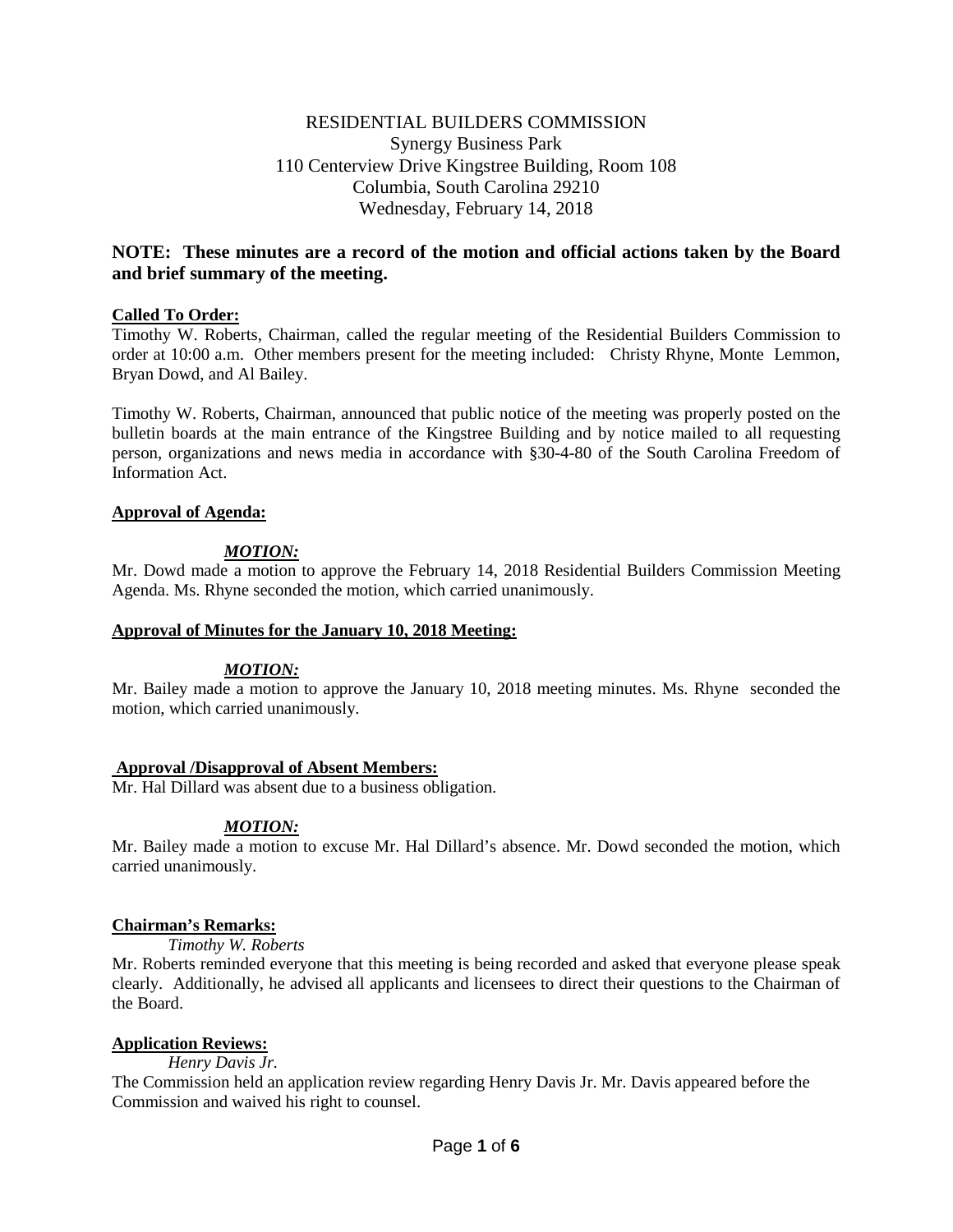# *MOTION*:

Mr. Bailey made a motion to allow Mr. Davis to sit for the exam. Mr. Dowd seconded the motion, which carried unanimously.

## David Barch

The Commission held an application review regarding David Barch. Mr. Barch appeared before the Commission and waived his right to counsel.

# *MOTION*:

Ms. Rhyne made a motion to allow Mr. Barch to sit for the exam. Mr. Bailey seconded the motion, which carried unanimously.

### Kenneth Brooks

Mr. Kenneth Brooks did not appear before the Commission

# *MOTION*:

No motions were made.

### *Yakov Radion*

The Commission held an application review regarding Yakov Radion. Mr. Radion appeared before the Commission and waived his right to counsel.

# *MOTION*:

Ms. Rhyne made a motion to allow Mr. Radion to sit for the exam. Mr. Lemmon seconded the motion, which carried unanimously.

### *John Logue Jr*

The Commission held an application review regarding John Logue Jr. Mr. Logue appeared before the Commission and waived his right to counsel.

#### *MOTION*:

Mr. Bailey made a motion to allow Mr. Logue to sit for the exam. Ms. Rhyne seconded the motion, which carried unanimously.

# *Benjamin Fitzgerald*

The Commission held an application review regarding Benjamin Fitzgerald. Mr. Fitzgerald appeared before the Commission and waived his right to counsel.

# *MOTION*:

Ms. Rhyne made a motion to enter into executive session for legal advice regarding the application of Mr. Fitzgerald. Mr. Dowd seconded the motion which carried unanimously.

# *MOTION*:

Mr. Bailey made a motion to exit executive session after receiving legal advice regarding the application of Mr. Fitzgerald. Ms. Rhyne seconded the motion which carried unanimously.

# *MOTION*:

Mr. Dowd made a motion to allow Mr. Fitzgerald to sit for the exam. Ms. Rhyne seconded the motion which carried unanimously.

# *Ryen Goff*

The Commission held an application review regarding Ryen Goff. Mr. Goff appeared before the Commission and waived his right to counsel.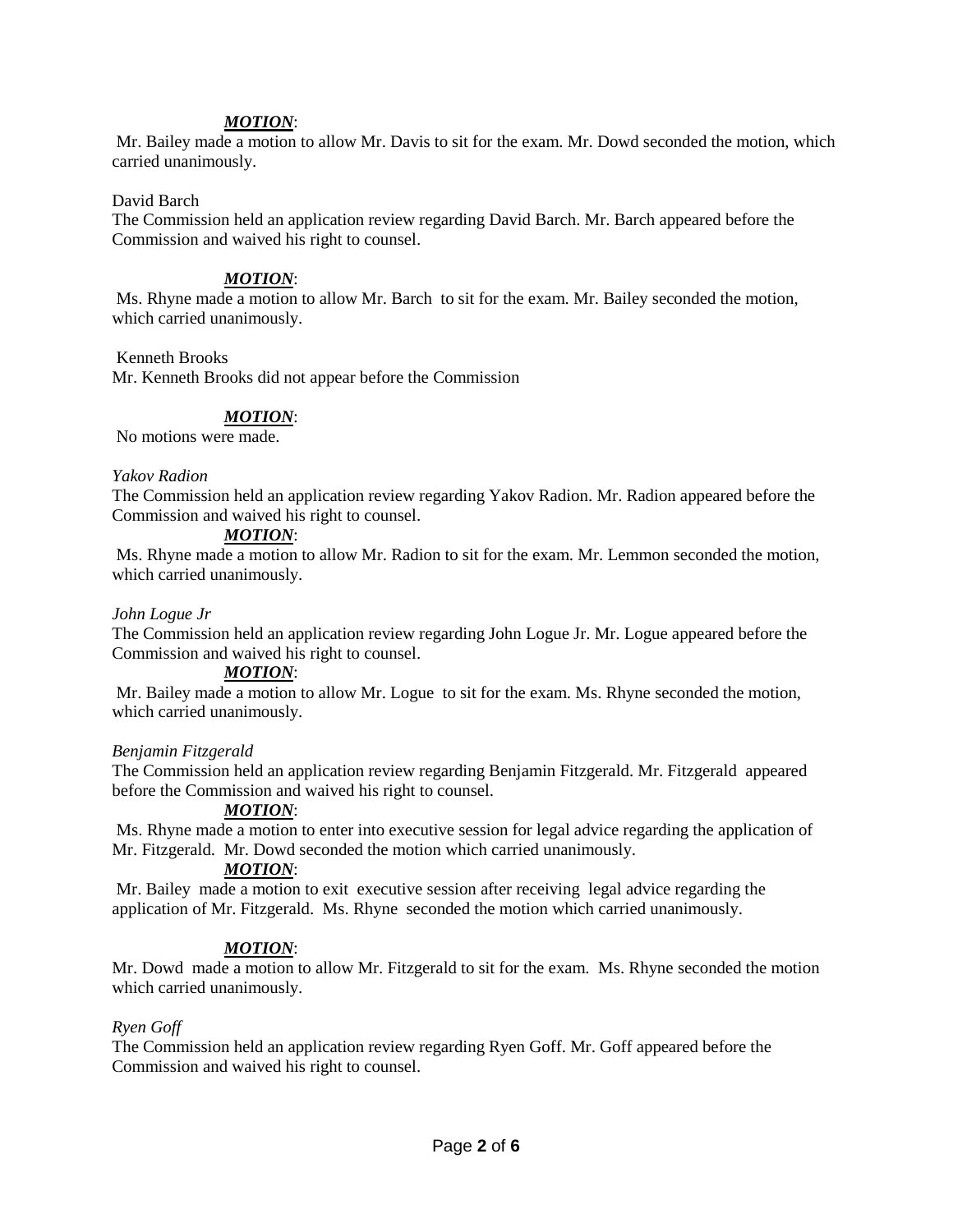# *MOTION*:

Mr. Bailey made a motion to allow Mr. Goff to sit for the exam. Ms. Rhyne seconded the motion, which carried unanimously.

## *Kevin Petrill*

The Commission held an application review regarding Kevin Petrill. Mr. Petrill appeared before the Commission and waived his right to counsel.

# *MOTION*:

Mr. Lemmon made a motion to allow Mr. Petrill to sit for the exam. Motion failed to receive a second.

Mr. Bailey made a motion to deny the request for the license at this time due to lack of hands-on experience. Mr. Dowd seconded the motion, which did not carry unanimously, Mr. Lemmon opposed.

### *Jonathan Williams*

The Commission held an application review regarding Jonathan Williams. Mr. Williams appeared before the Commission and waived his right to counsel.

### *MOTION*:

Mr. Bailey made a motion to approve Mr. Williams for his specialty registration. Mr. Dowd seconded the motion, which carried unanimously.

### *Trevor Jones*

The Commission held an application review regarding Mr. Trevor Jones. Mr. Jones appeared before the Commission and waived his right to counsel.

### *MOTION*:

Mr. Dowd made a motion to approved Mr. Jones' specialty registration. Mr. Lemmon seconded the motion, which carried unanimously.

# *Daniel Grimes*

The Commission held an application review regarding Mr. Daniel Grimes. Mr. Grimes appeared before the Commission and waived his right to counsel.

# *MOTION*:

Mr. Lemmon made a motion to approved Mr. Grimes' specialty registration. Mr. Bailey seconded the motion, which carried unanimously.

#### *James Bennett*

The Commission held an application review regarding Mr. James Bennett. Mr. Bennett appeared before the Commission and waived his right to counsel.

# *MOTION*:

Mr. Bailey made a motion to approved Mr. Bennett's specialty registration. Ms. Rhyne seconded the motion, which carried unanimously.

#### *Leroy Amaker*

The Commission held an application review regarding Mr. Leroy Amaker. Mr. Amaker appeared before the Commission and waived his right to counsel.

# *MOTION*:

Mr. Bailey made a motion to approved Mr. Amaker's specialty registration with the condition that he submit a letter from his attorney regarding the status of his appeal. Ms. Rhyne seconded the motion, which did not carry unanimously, Mr. Dowd opposed and Mr. Lemmon abstained.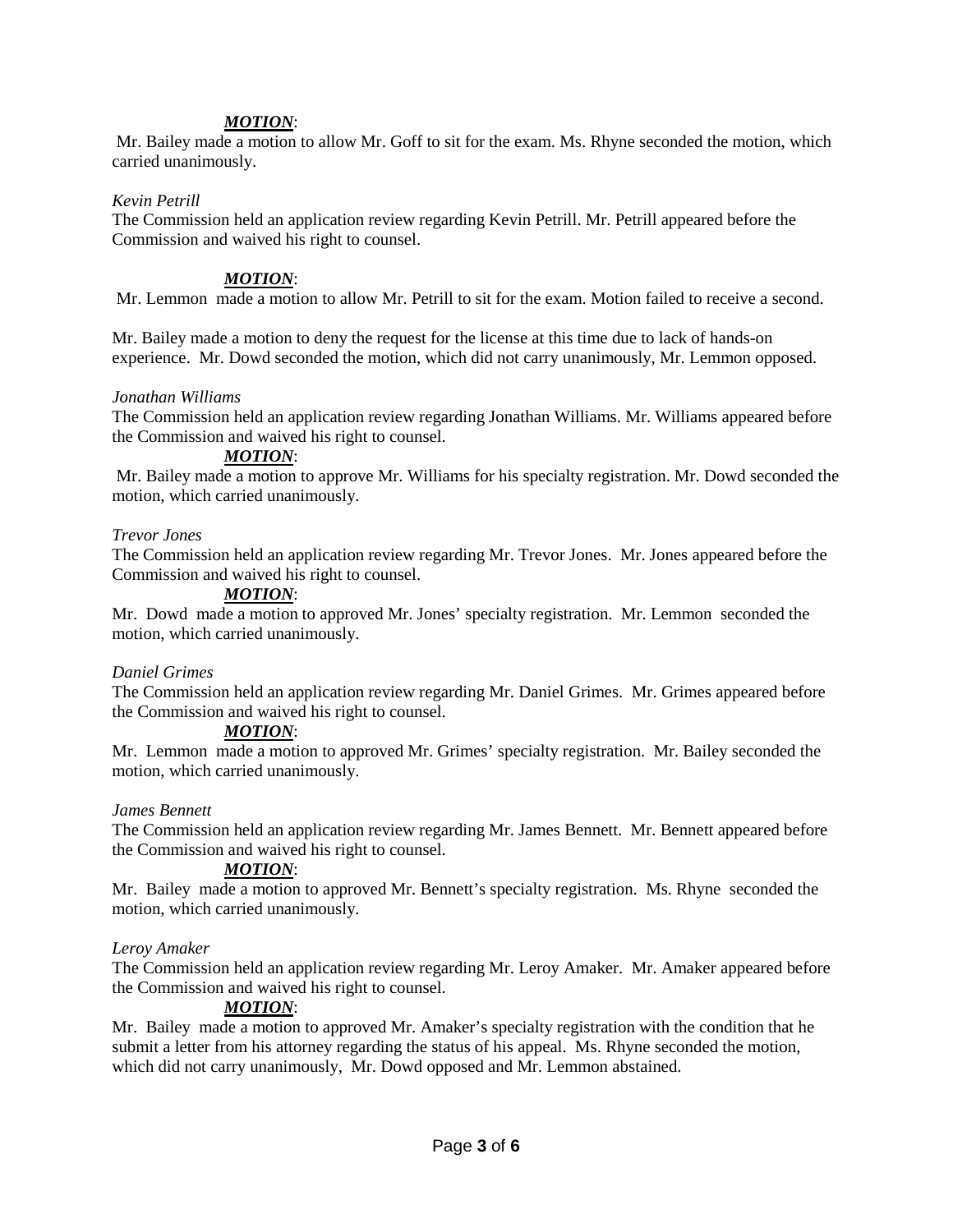# *Paul Owens*

The Commission held an application review regarding Mr. Paul Owens. Mr. Owens appeared before the Commission and waived his right to counsel.

# *MOTION*:

Mr. Dowd made a motion to approve Mr. Owens' reinstatement with the condition that he remain current with his payment agreements and that he supply the Commission with proof of payments for the last 7 months. Mr. Lemmon seconded the motion, which carried unanimously.

# *Greg Keisler*

The Commission held an application review regarding Mr. Greg Keisler. Mr. Keisler appeared before the Commission and was represented by Mr. Spencer Syrett, Esq.

# *MOTION*:

Mr. Bailey made a motion to approve the renewal of Mr. Keisler's builders license with the condition that he supply the Commission Administrator with a status update on his outstanding judgments every six months. Mr. Lemmon seconded the motion, which carried unanimously.

# **Final Order Hearings:**

*Mr. Cecil Brazell case # 2016-2 and 2014-526*

The Board held a Final Order hearing regarding Mr. Cecil Brazell. Mr. Brazell was not present.

# *MOTION:*

Mr. Dowd made a motion to uphold the Hearing Officer's Recommendation. Ms. Rhyne seconded the motion, which carried unanimously.

# *Mr. Freddie McEachern case # 2016-66*

The Board held a Final Order hearing regarding Mr. Freddie McEachern. Mr. McEachern was present.

# *MOTION:*

Mr. Dowd made a motion to uphold the Hearing Officer's Recommendation. Ms. Rhyne seconded the motion, which carried unanimously.

# *Mr. Jerry Wardlaw case # 2016-315*

The Board held a Final Order hearing regarding Mr. Jerry Wardlaw. Mr. Wardlaw was not present. *MOTION:*

Mr. Lemmon made a motion to uphold the Hearing Officer's Recommendation. Ms. Rhyne seconded the motion, which carried unanimously.

# *Mr. Mathew Thomas case # 2016-393*

The Board held a Final Order hearing regarding Mr. Matthew Thomas. Mr. Thomas was present.

# *MOTION:*

Ms. Rhyne made a motion to uphold the Hearing Officer's Recommendation with the modification that the fine be reduced to \$500.00. Mr. Lemmon seconded the motion, which carried unanimously.

# *Mr. Marquis B Tate case # 2017-342*

The Board held a Final Order hearing regarding Mr. Marquis Tate. Mr. Tate was present.

# *MOTION:*

Mr. Dowd made a motion to uphold the Hearing Officer's Recommendation with the modification that the fine be reduced to \$1,500.00. Ms. Rhyne seconded the motion, which carried unanimously.

# *Mr. David Scott Kelley case#2017-177*

The Board held a Final Order hearing regarding Mr. David Scott Kelley. Mr. Kelley was present. *MOTION:*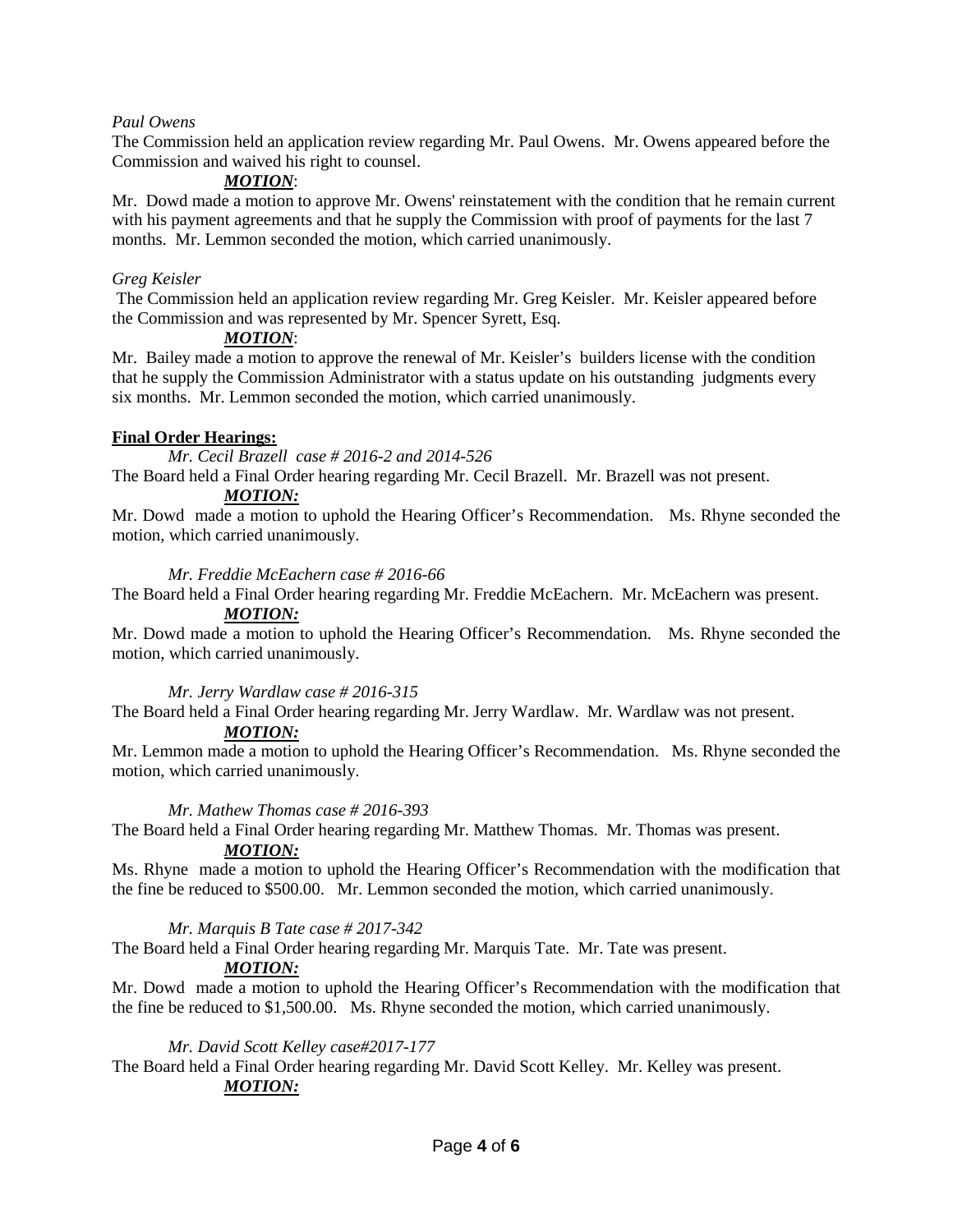Mr. Dowd made a motion to uphold the Hearing Officer's Recommendation with the modification of that the fine be reduced to \$1,700.00. Ms. Rhyne seconded the motion, which carried unanimously.

# *Mr. Edward Allen III case# 2016-518*

The Board held a Final Order hearing regarding Mr. Edward Allen III Mr. Allen was not present.

# *MOTION:*

Mr. Dowd made a motion to uphold the Hearing Officer's Recommendation. Ms. Rhyne seconded the motion, which carried unanimously.

# *Mr. Joe Falls case # 2017-131*

The Board held a Final Order hearing regarding Mr. Joe Falls. Mr. Falls was present.

*MOTION:*

Ms. Rhyne made a motion to uphold the Hearing Officer's Recommendation with the modification to reduce the fine to \$750.00. Mr. Lemmon seconded the motion, which carried unanimously.

# *Mr. Nicholas Katsanos case # 2014-352*

The Board held a Final Order hearing regarding Mr. Nicholas Katsanos. Mr. Katsanos was not present. *MOTION:*

Mr. Lemmon made a motion to uphold the Hearing Officer's Recommendation. Mr. Dowd seconded the motion, which carried unanimously.

# **Request to rescind Citations:**

Case # 2017-18

Mr. Tennis requested that the citation to be rescinded due to lack of evidence.

*MOTION:*

Ms. Rhyne made a motion to rescind citation for case number 2017-18. Mr. Bailey seconded the motion, which carried unanimously.

Case # 2017-192

Mr. Gourley requested that the citation to be rescinded due to lack of evidence.

# *MOTION:*

Mr. Dowd made a motion to rescind citation for case number 2017-192. Ms. Rhyne seconded the motion, which carried unanimously.

# **Administrator's Remarks:**

No remarks made.

# **OIE Report – Mr. Todd Bond:**

*Todd Bond, Chief Investigator of OIE*

Mr. Todd Bond, presented the OIE report. Mr. Todd Bond reported the number of investigations for the number of investigations totals to date:

**Closed Cases –** 105

**Complaints Received -** 83 **Active Investigations –** 237

# **New Business**

A. Recommendations of IRC

*MOTION:*

Mr. Bailey made a motion to approve the Recommendation of the IRC. Ms. Rhyne seconded the motion, which carried unanimously.

B. Resolution Guidelines *MOTION:*